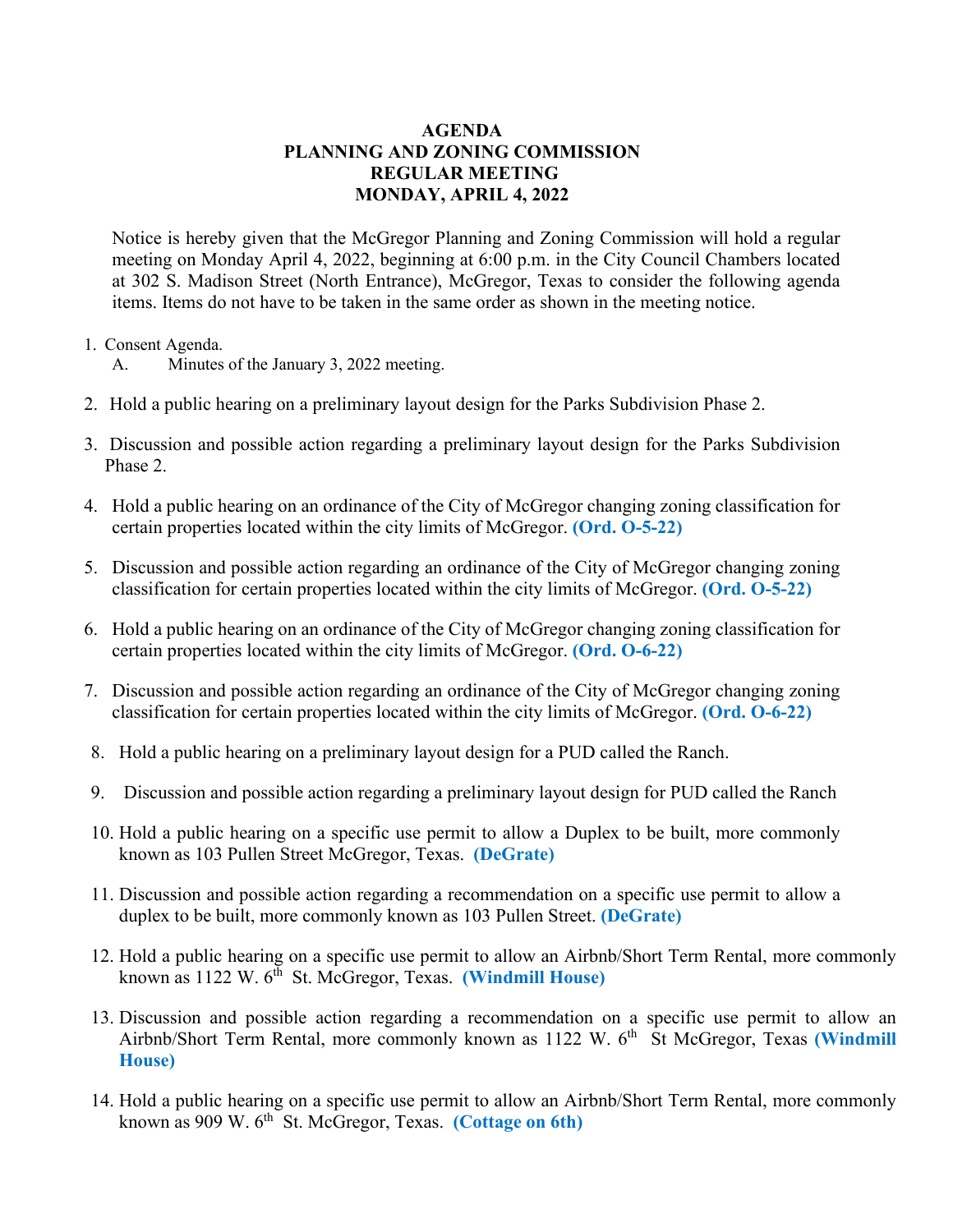- 15. Discussion and possible action regarding a recommendation on a specific use permit to allow an Airbnb/Short Term Rental, more commonly known as 909 W. 6<sup>th</sup> St. McGregor, Texas **(Cottage on 6<sup>th</sup>)**
- 16. Hold a public hearing on a preliminary layout design for a PUD for McGregor Springs LLC off Morris Street.
- 17. Discussion and possible action regarding a preliminary layout design for PUD McGregor Springs LLC off Morris Street.
- 18. Hold a public hearing for a replat on a 0.689 ACRE tract, situated in the J. Elliott Lillie Survey, Abstract No. 542, McLennan County, Texas, being all of Lots 5, 6, 7, 8 and 9, Block 95 of the Original Town of McGregor, McLennan County, Texas, of record in Volume 41, Page 168, Deed Records of McLennan County, Texas 0.689 ACRE, situated in the J. Elliott Lillie Survey, Abstract No. 542, McLennan County, Texas, being all of Lots 5, 6, 7, 8 and 9, Block 95 of the Original Town of McGregor, McLennan County, Texas, of record in Volume 41, Page 168, Deed Records of McLennan County, Texas **(Victory Chapel)**
- 19. Discussion and possible action regarding a recommendation for a replat on a 0.689 ACRE tract, situated in the J. Elliott Lillie Survey, Abstract No. 542, McLennan County, Texas, being all of Lots 5, 6, 7, 8 and 9, Block 95 of the Original Town of McGregor, McLennan County, Texas, of record in Volume 41, Page 168, Deed Records of McLennan County, Texas 0.689 ACRE, situated in the J. Elliott Lillie Survey, Abstract No. 542, McLennan County, Texas, being all of Lots 5, 6, 7, 8 and 9, Block 95 of the Original Town of McGregor, McLennan County, Texas, of record in Volume 41, Page 168, Deed Records of McLennan County, Texas **(Victory Chapel)**
- 20. Hold a public hearing for a replat on a 0.248 acres of land in the City of McGregor, McLennan County, Texas, being Lots 4-5, Block 54 of the Original Town of McGregor, as per plat recorded in Volume 41, Page 168 of the Deed Records of McLennan County, Texas. **(Banelous)**
- 21. Discussion and possible action regarding a replat on a 0.248 acres of land in the City of McGregor, McLennan County, Texas, being Lots 4-5, Block 54 of the Original Town of McGregor, as per plat recorded in Volume 41, Page 168 of the Deed Records of McLennan County, Texas. **(Banelous)**
- 22. Hold a public hearing for a plat on a 0.21 Acres of land in the E.G. Phipps Survey, Abstract No. 714 in the City of McGregor, McLennan County, Texas and being that parcel of land described in a deed to Julio Cruz Jr. of record as Instrument 2021039840 in the Official Public Records of McLennan County, Texas. Said parcel being known as Lot B9, Block 3 of the Joseph Hale Addition an unrecorded plat in McGregor, Texas. **(Cruz)**
- 23. Discussion and possible action regarding a plat on a 0.21 Acres of land in the E.G. Phipps Survey, Abstract No. 714 in the City of McGregor, McLennan County, Texas and being that parcel of land described in a deed to Julio Cruz Jr. of record as Instrument 2021039840 in the Official Public Records of McLennan County, Texas. Said parcel being known as Lot B9, Block 3 of the Joseph Hale Addition an unrecorded plat in McGregor, Texas. **(Cruz)**